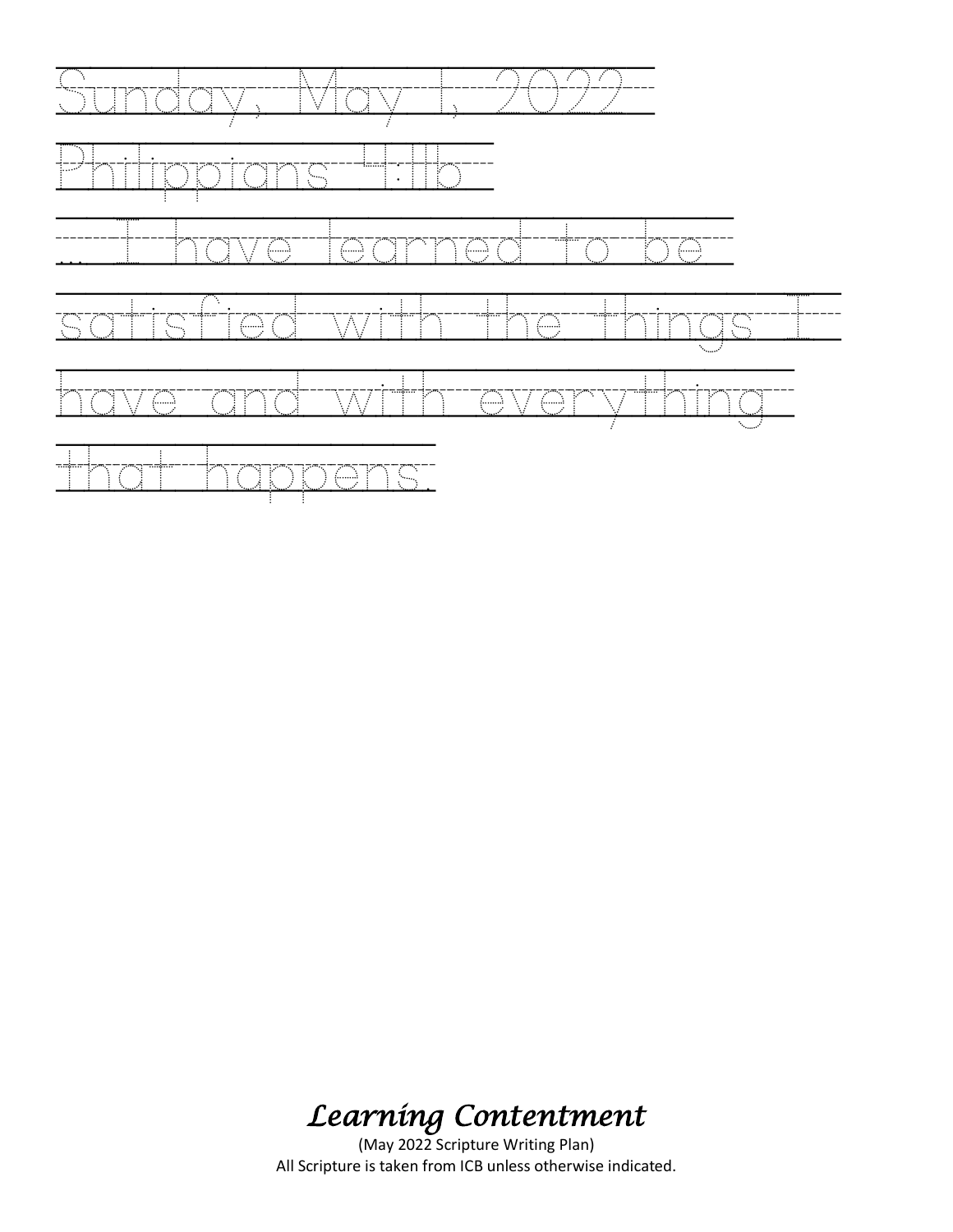

## ia.<br>Internazionale di Santo Carattania e all'antico di Santo Caratta i all'antico di Santo Caratta i all'antico d<br>Internazionale di Santo Caratta i Antonio di Santo Caratta i Antonio di Santo Caratta i Antonio di Santo Car

# *Learning Contentment*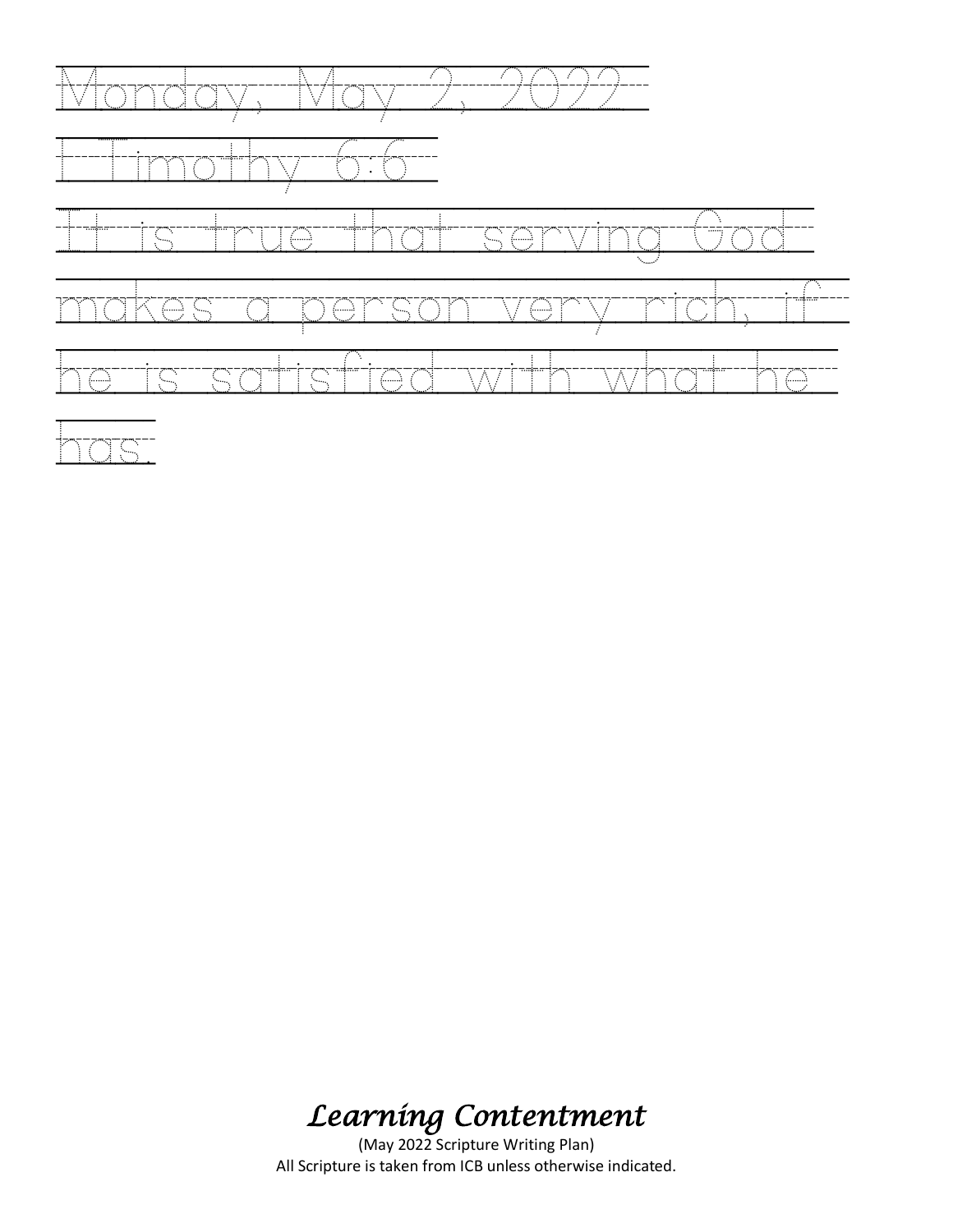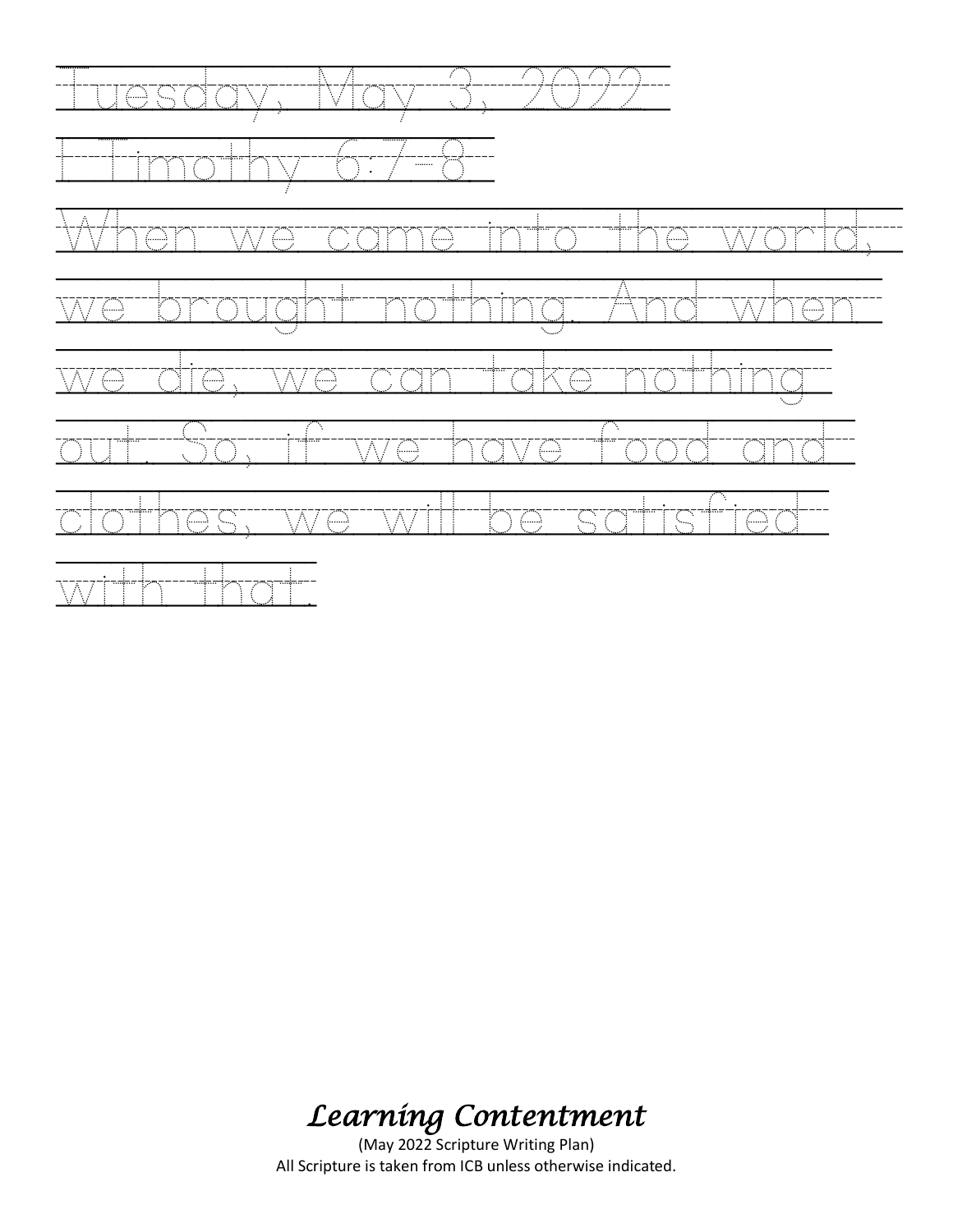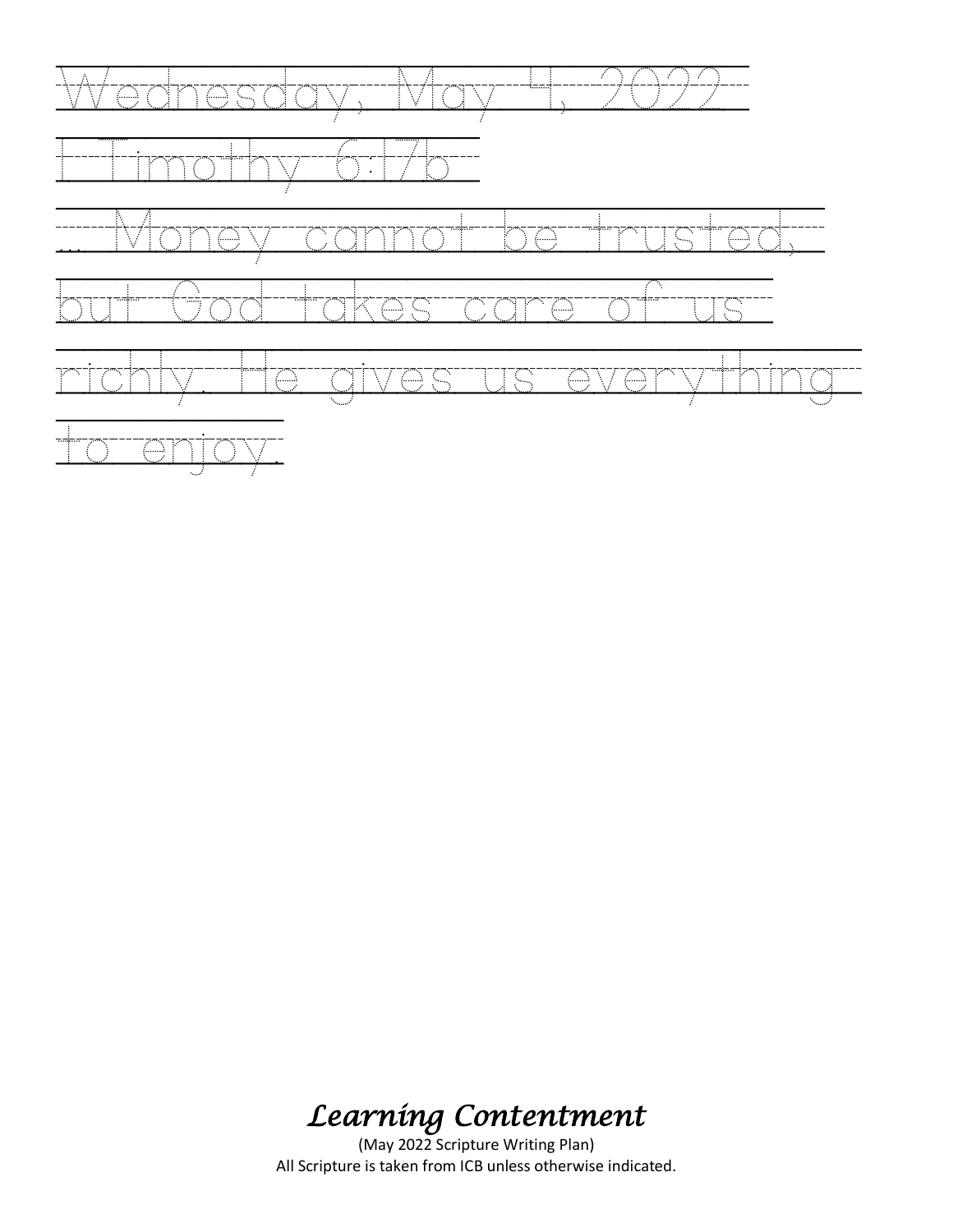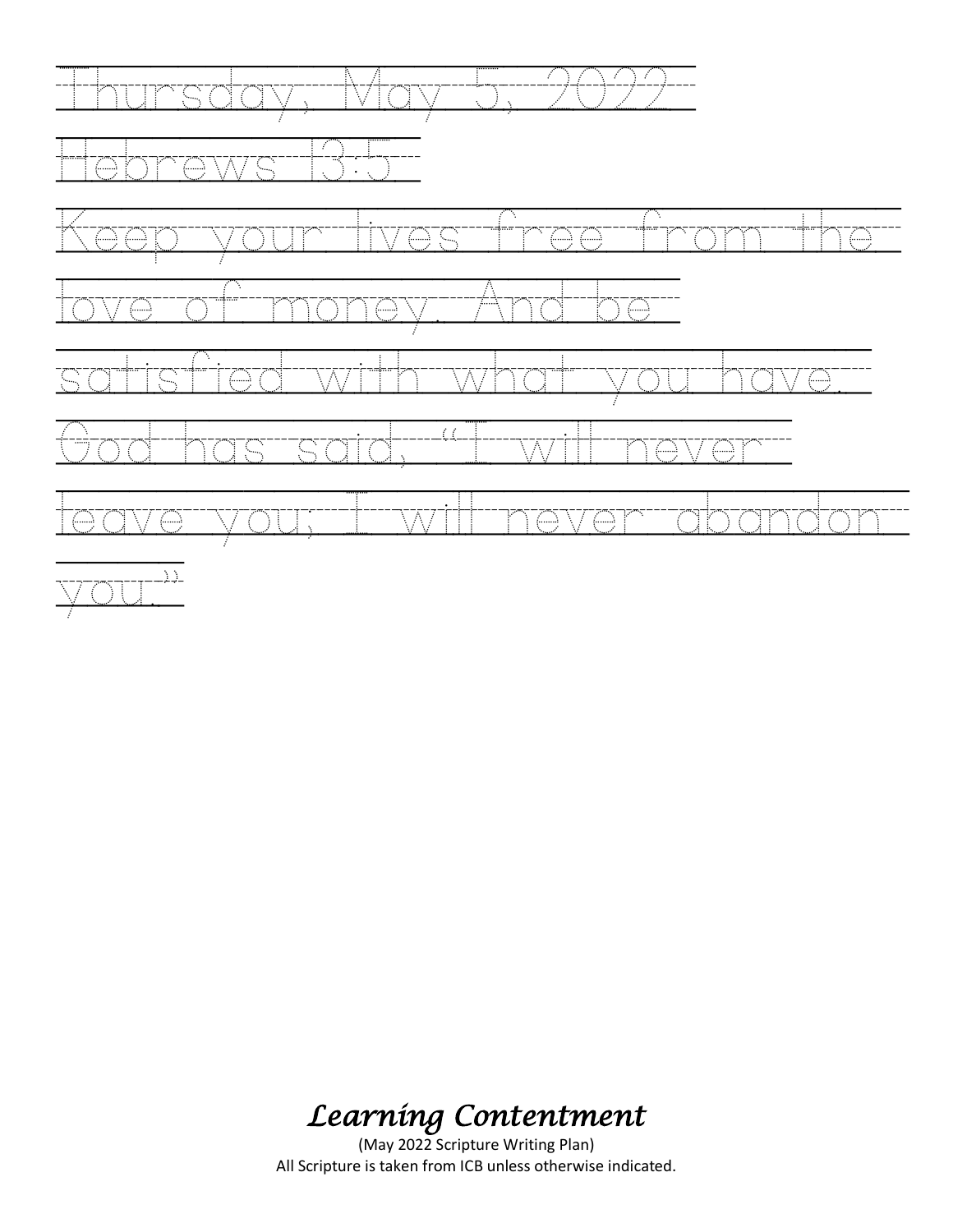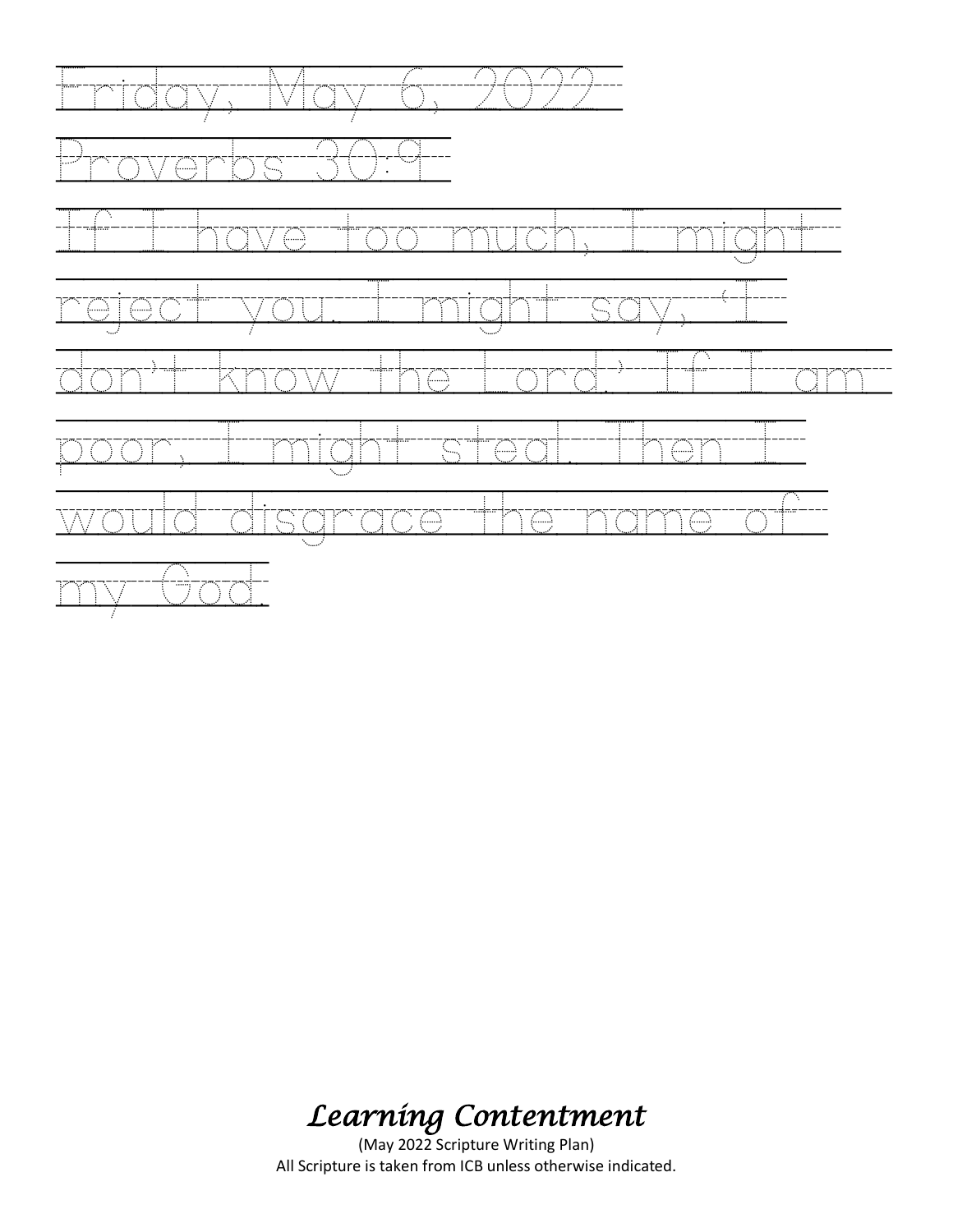

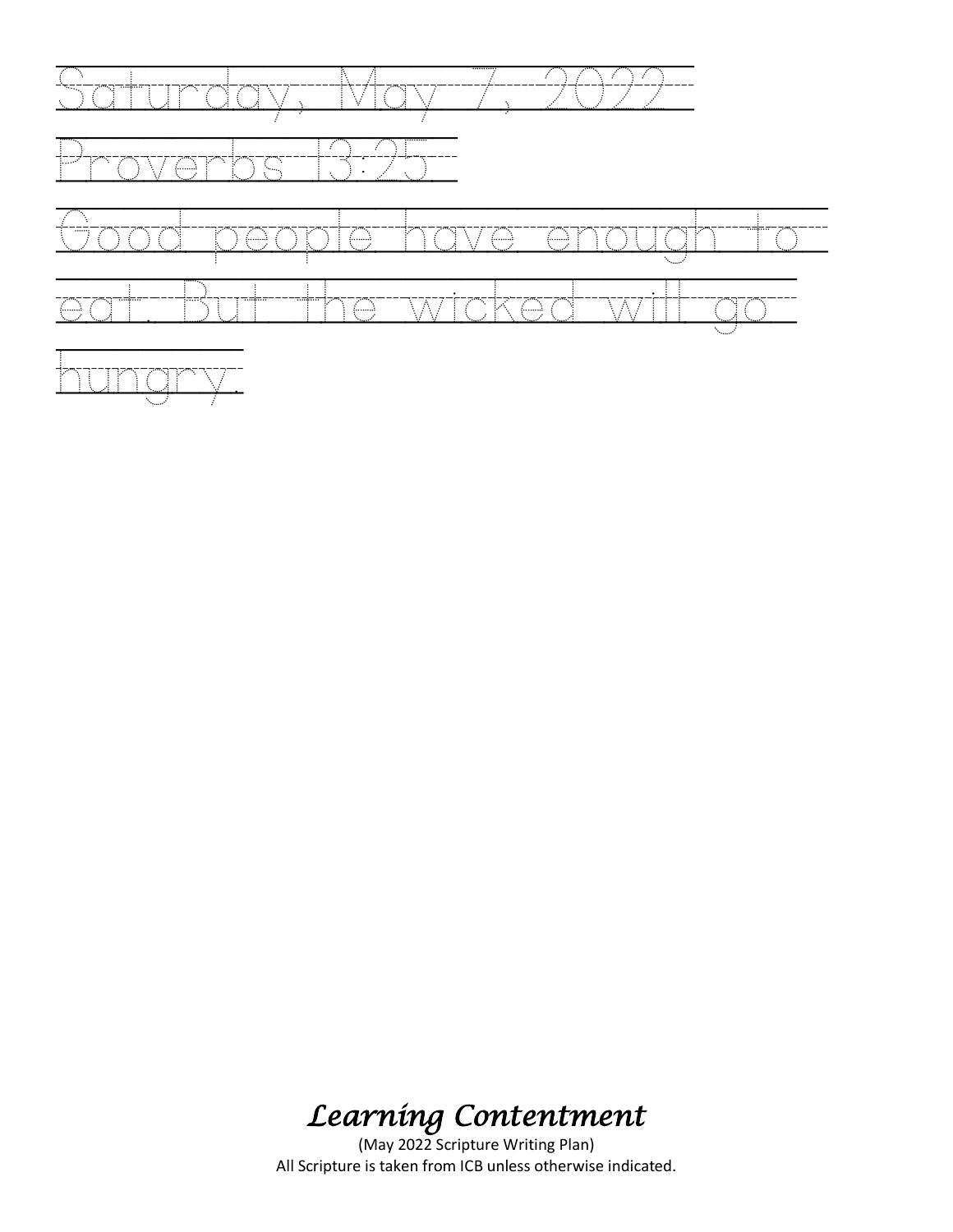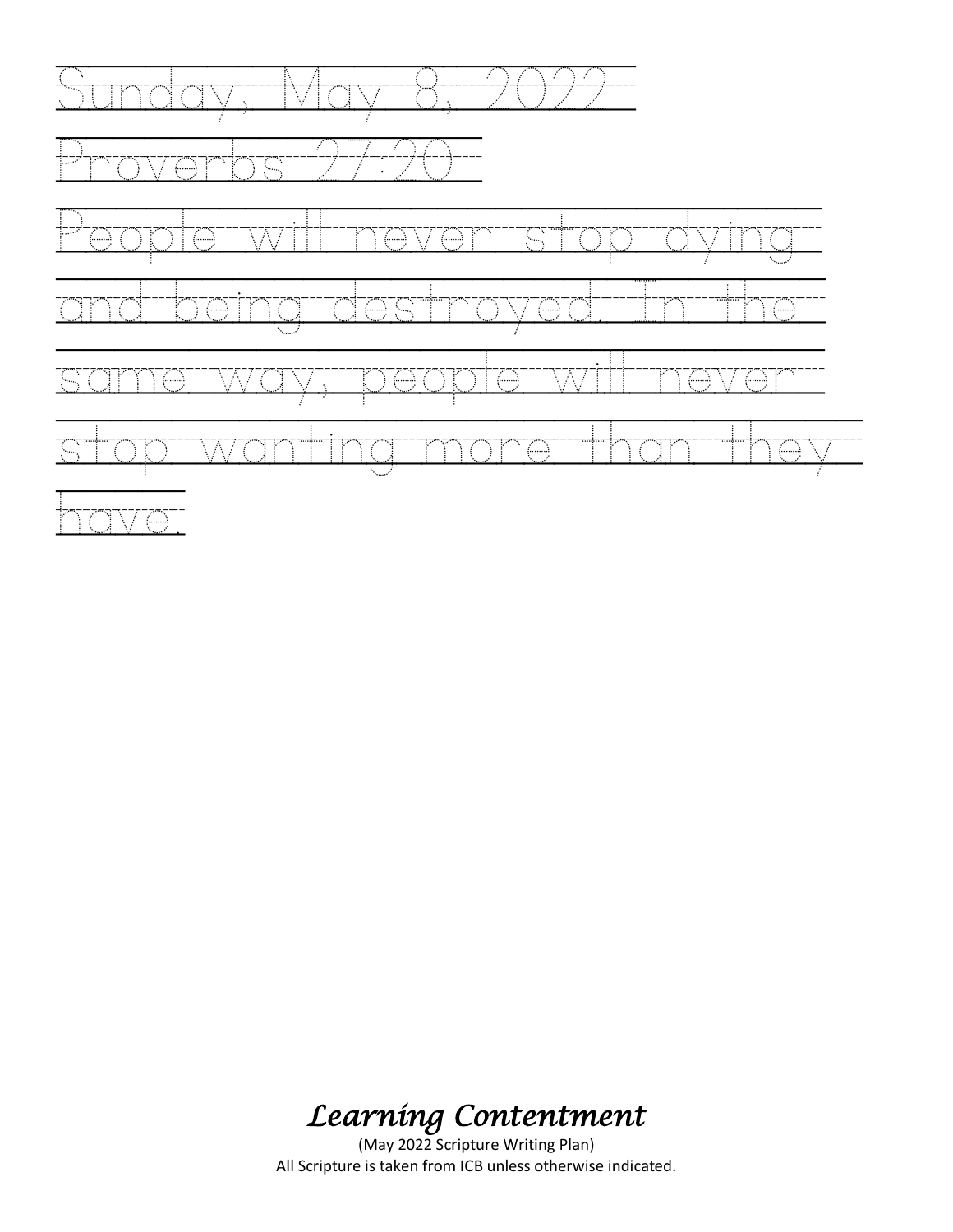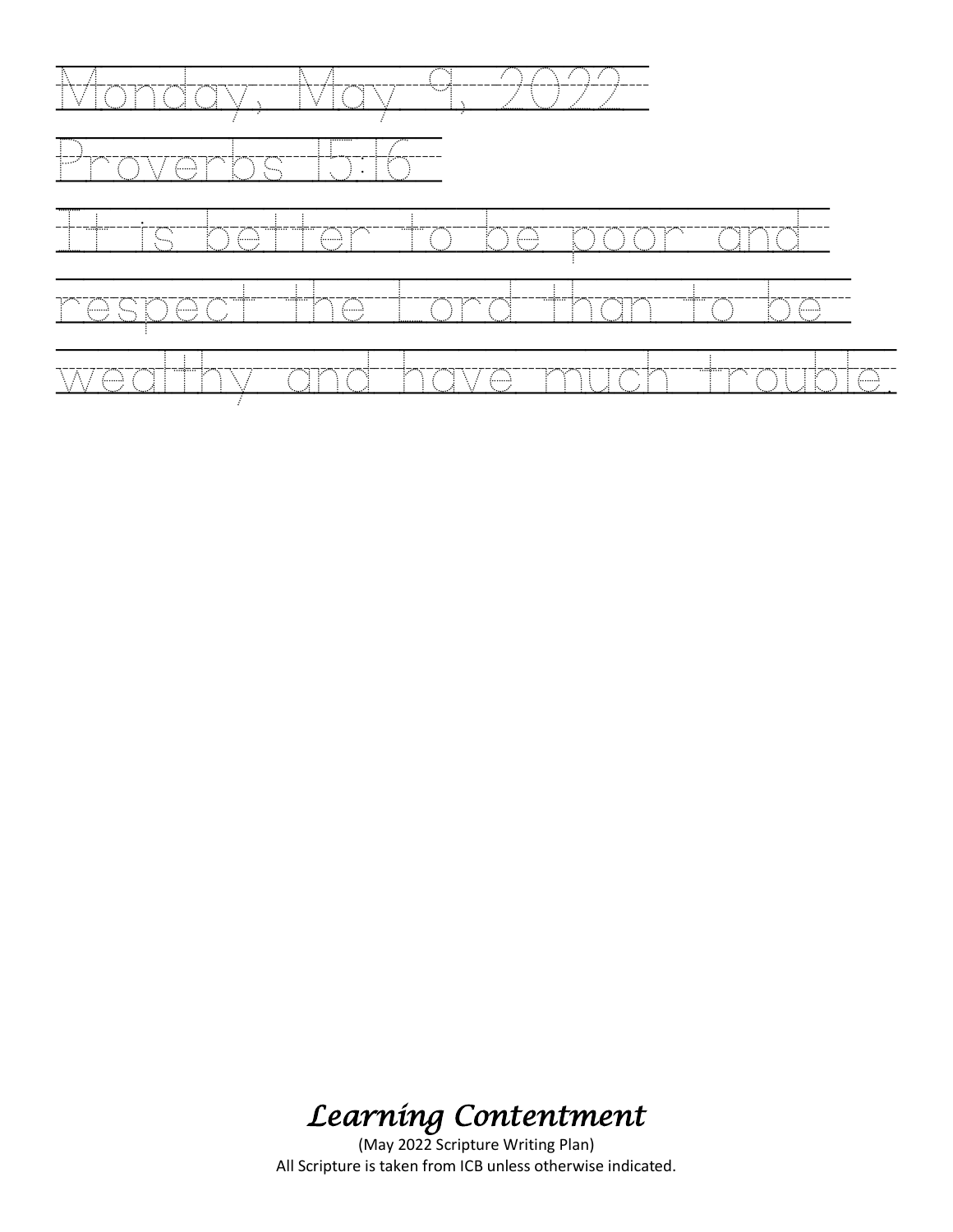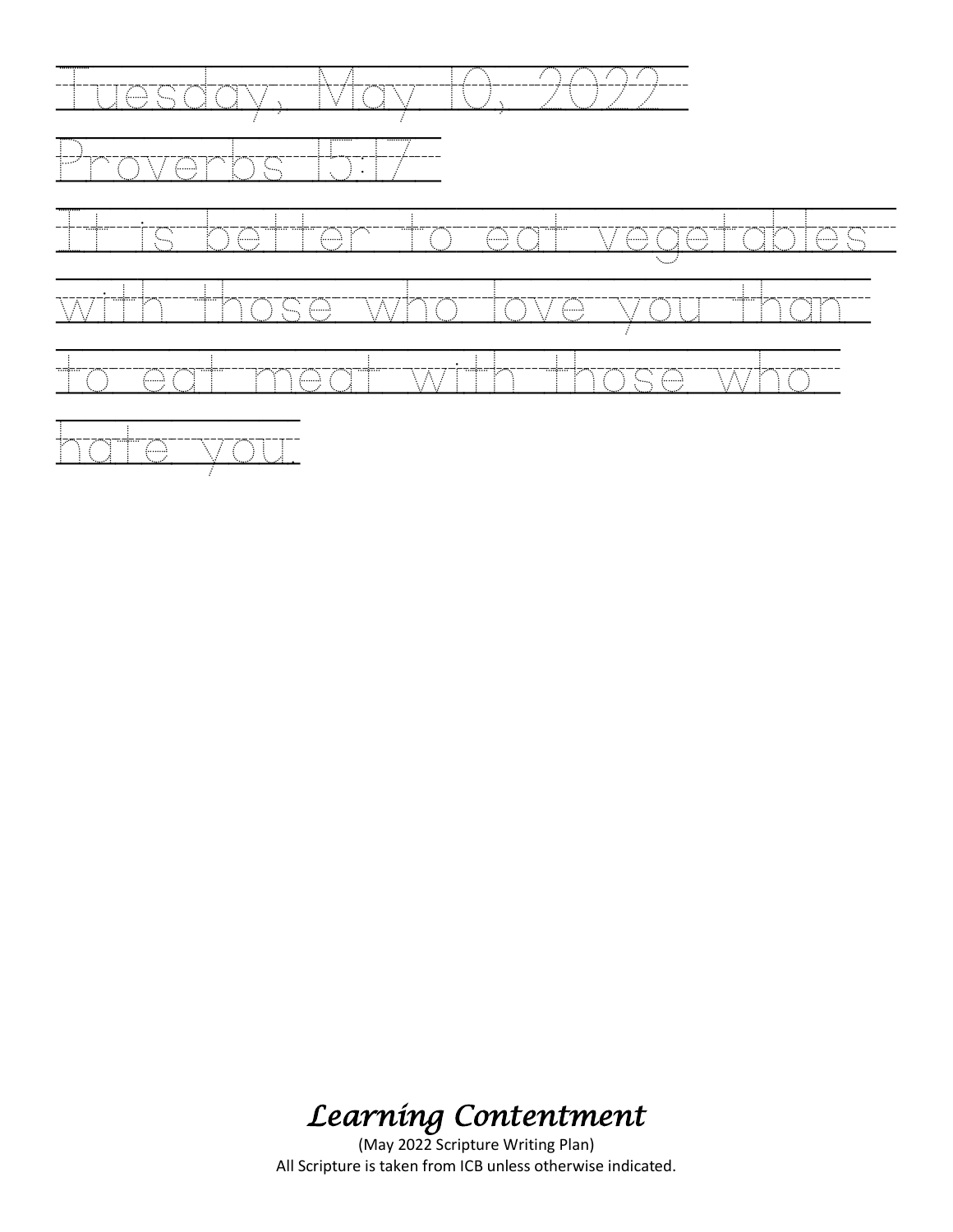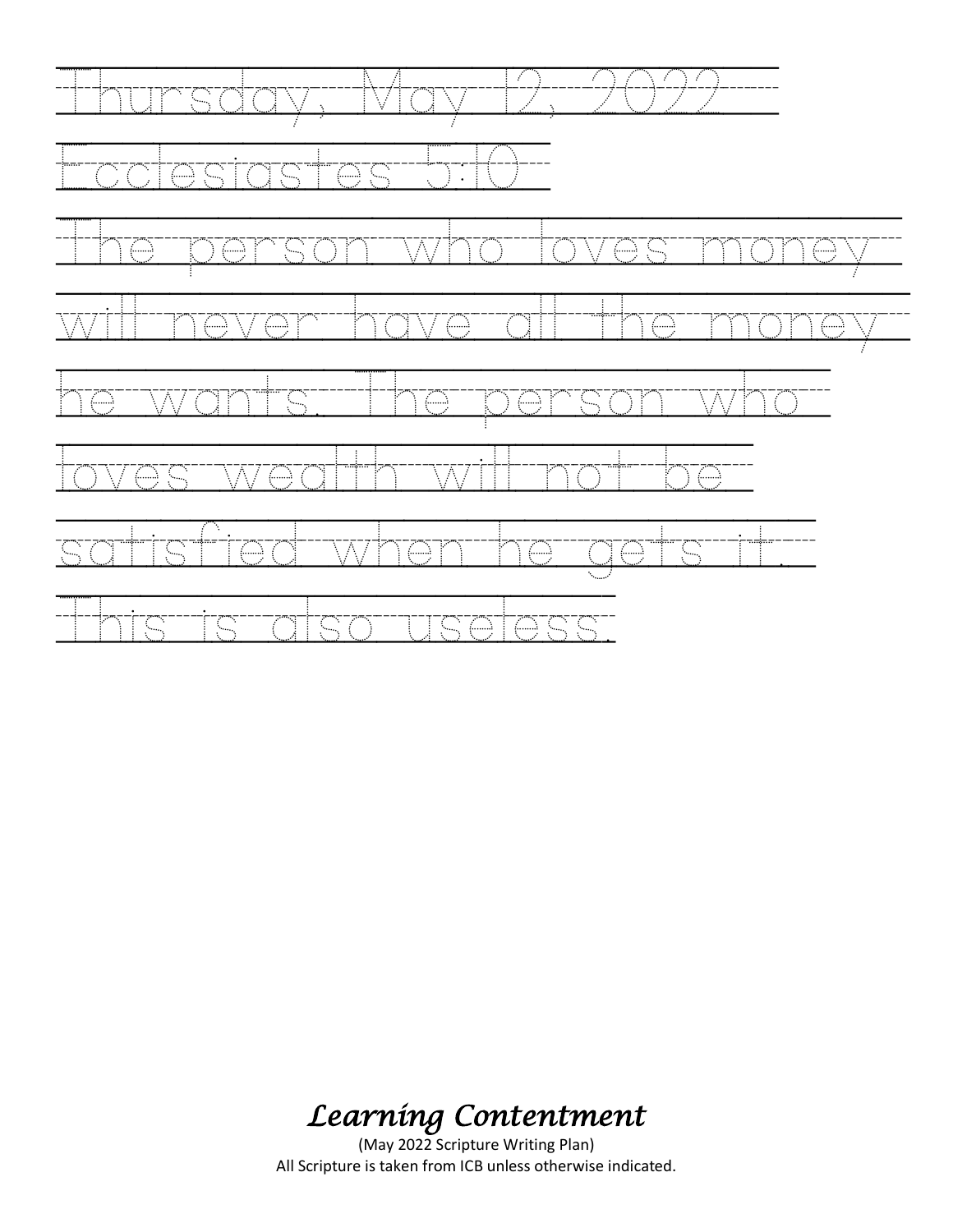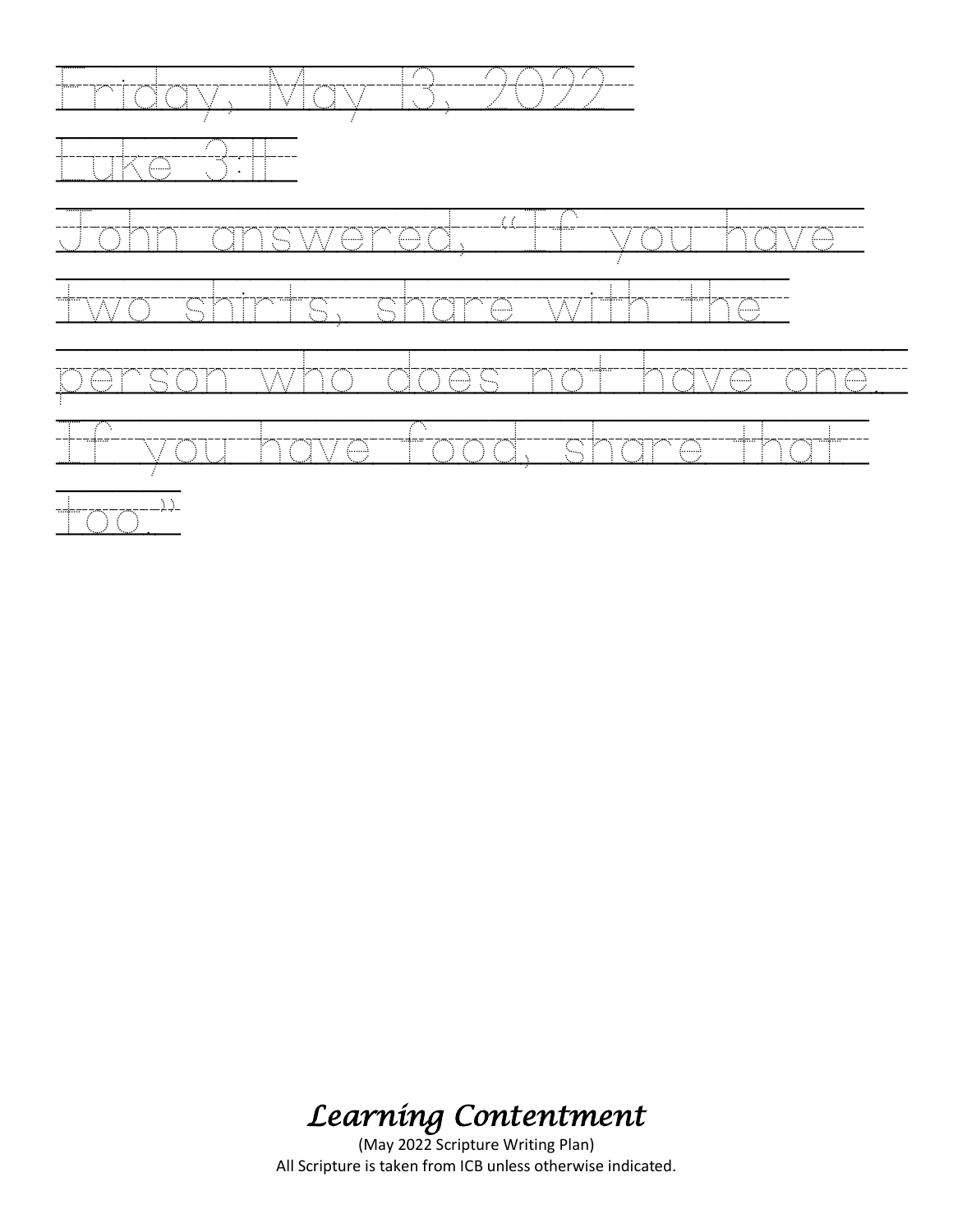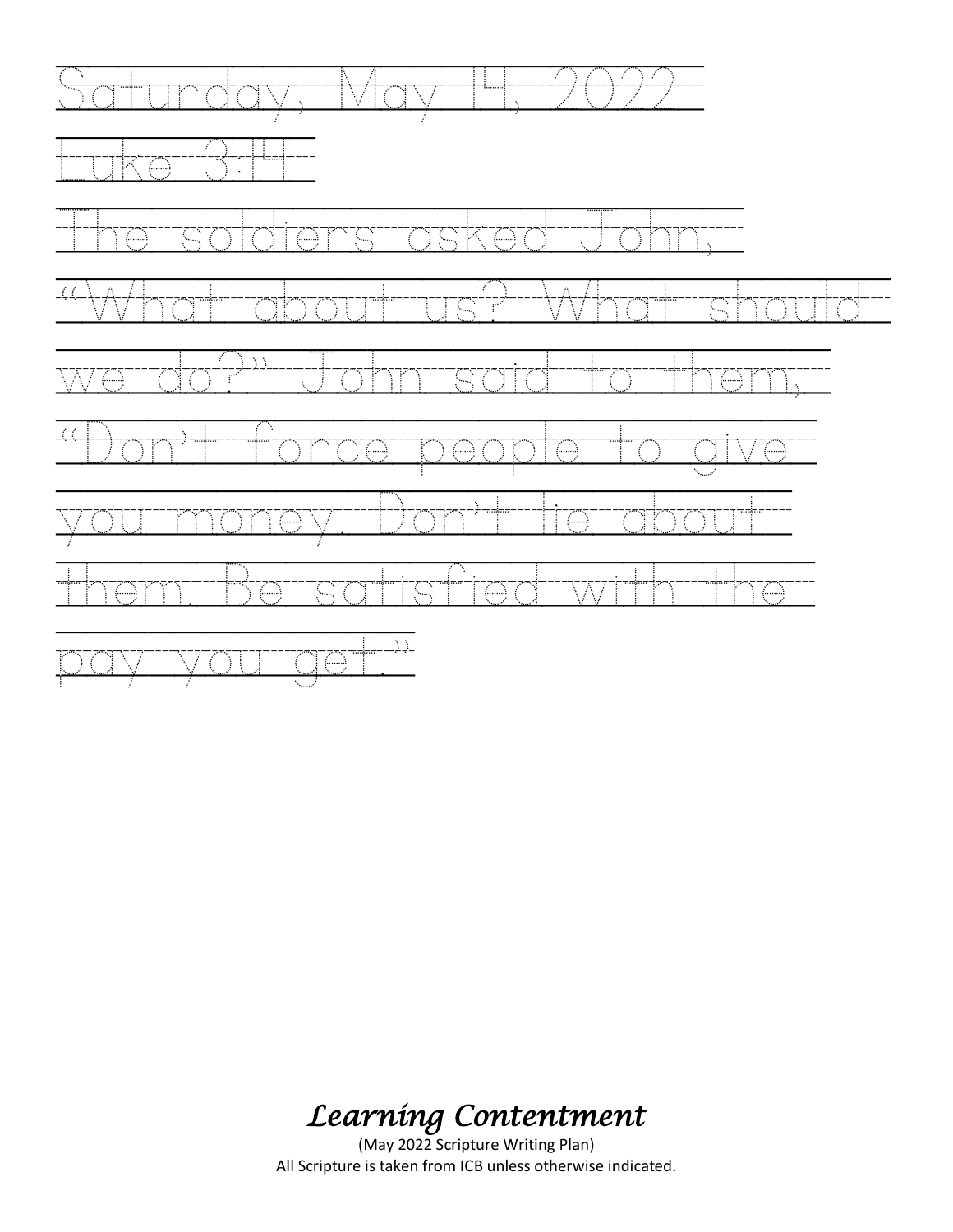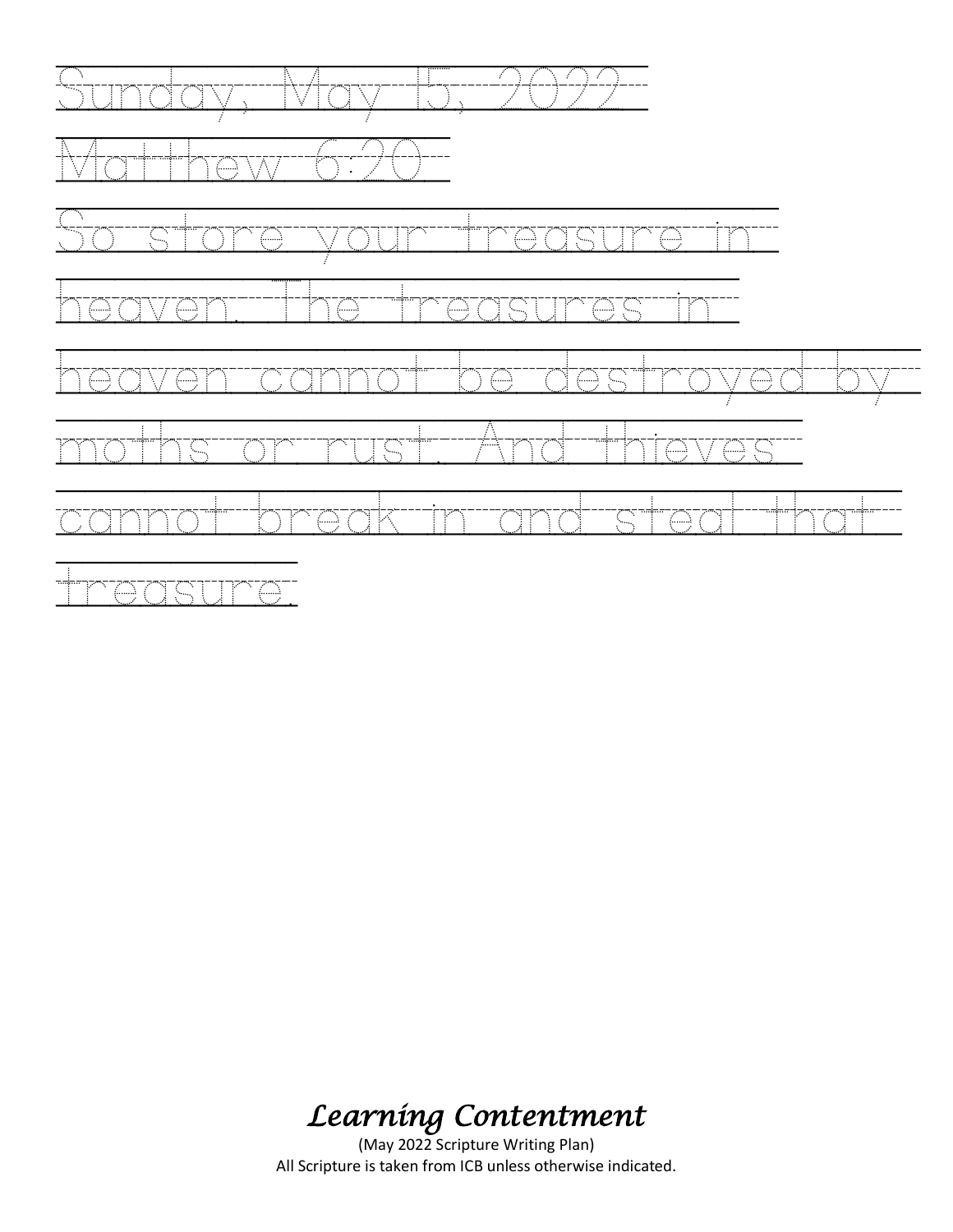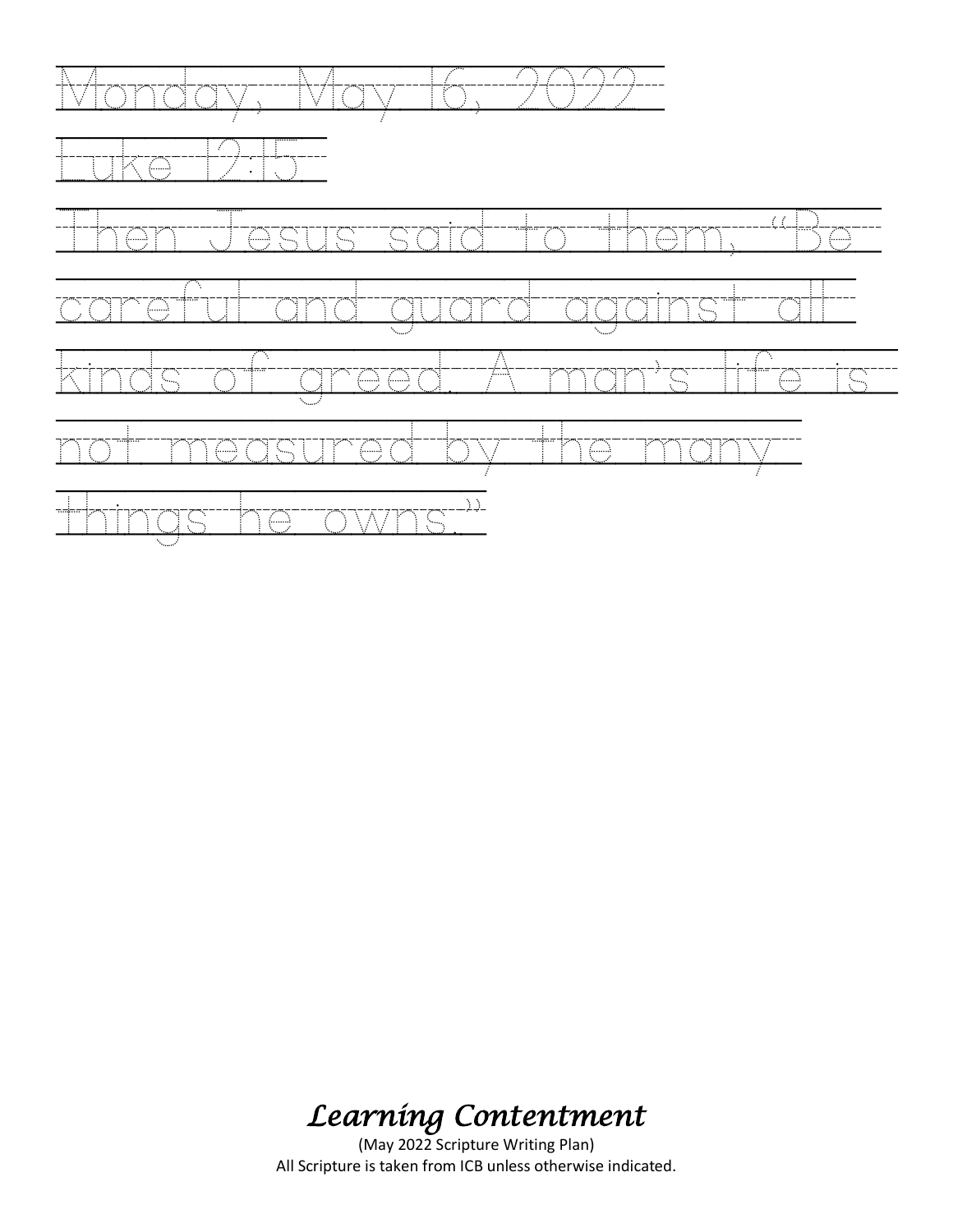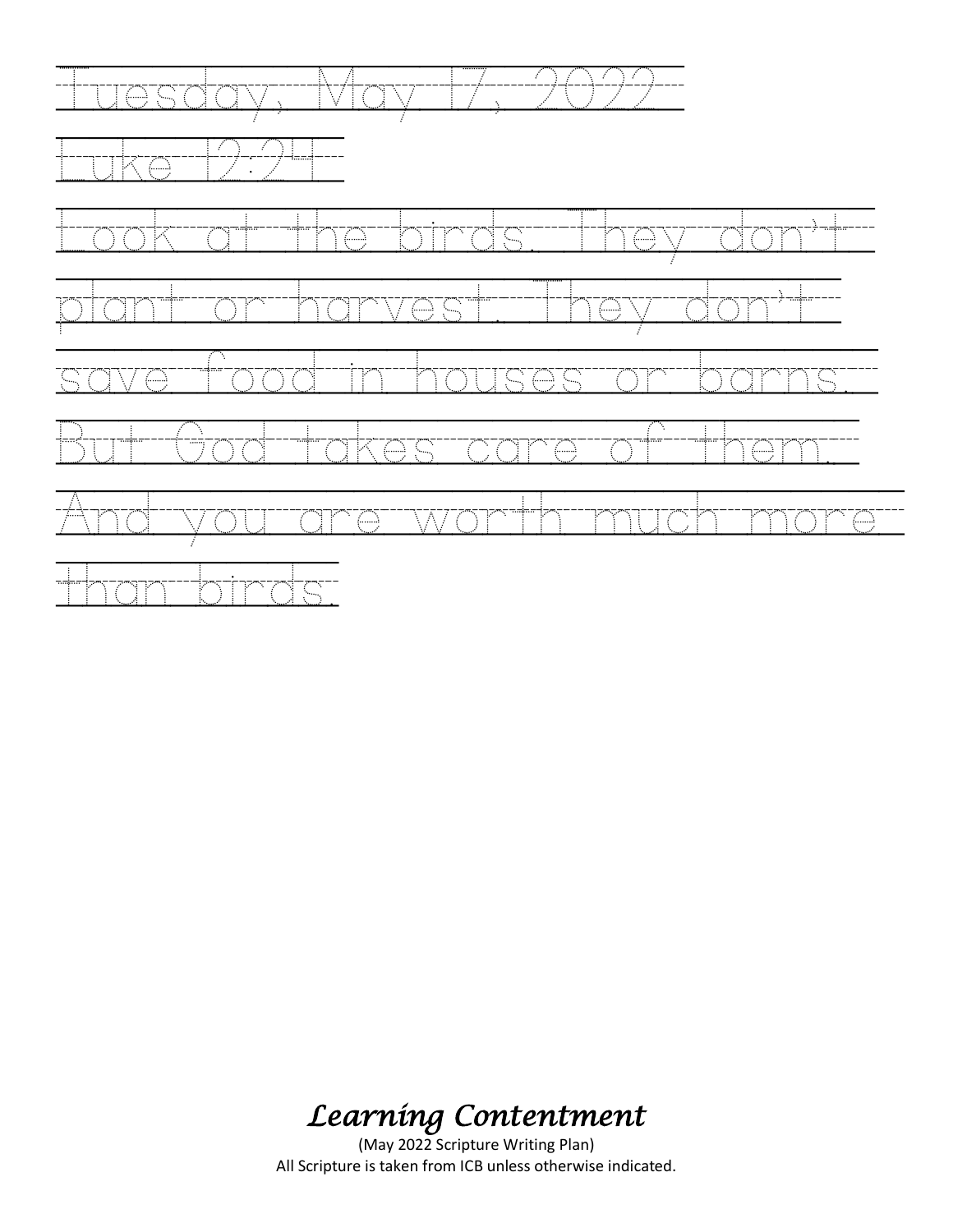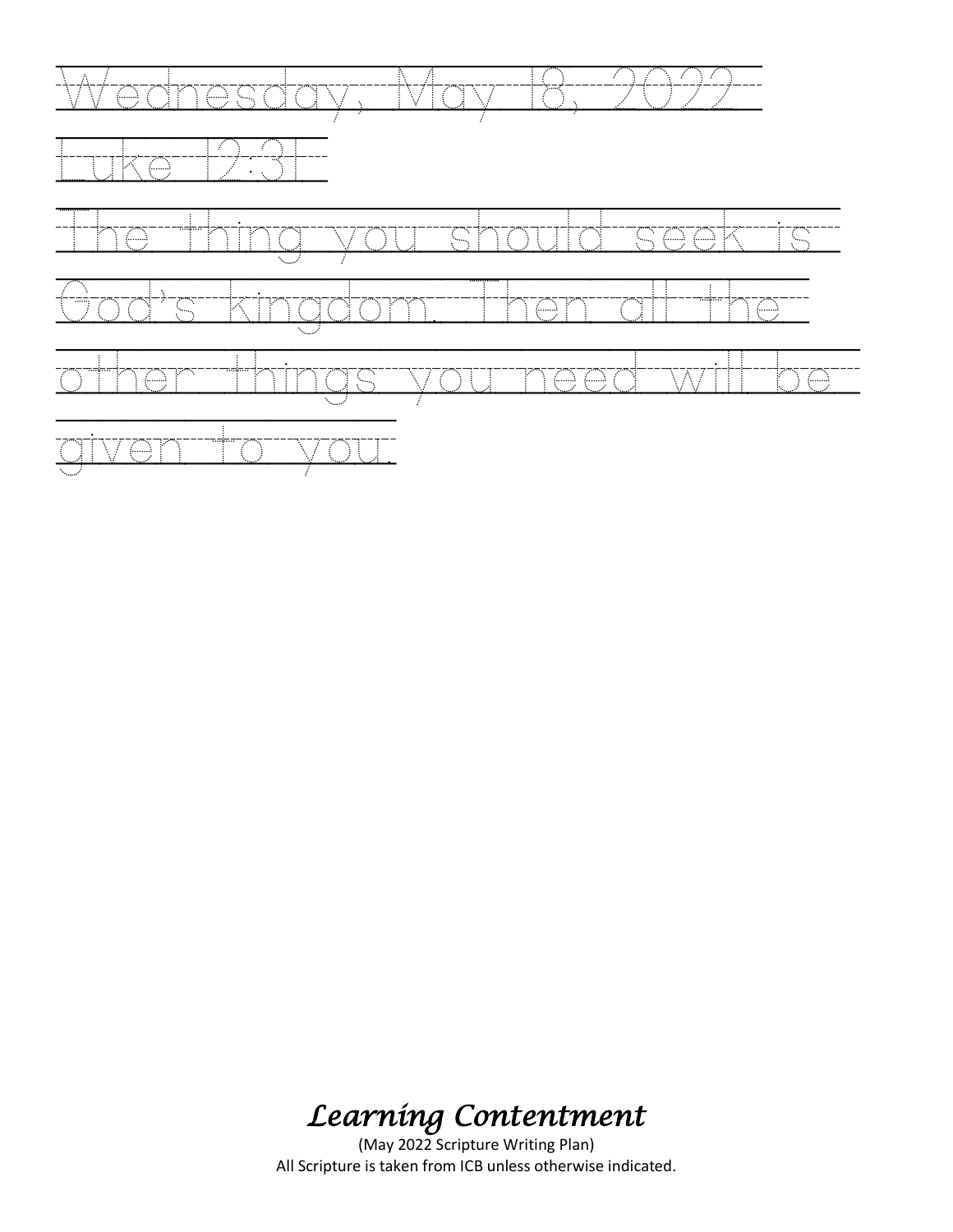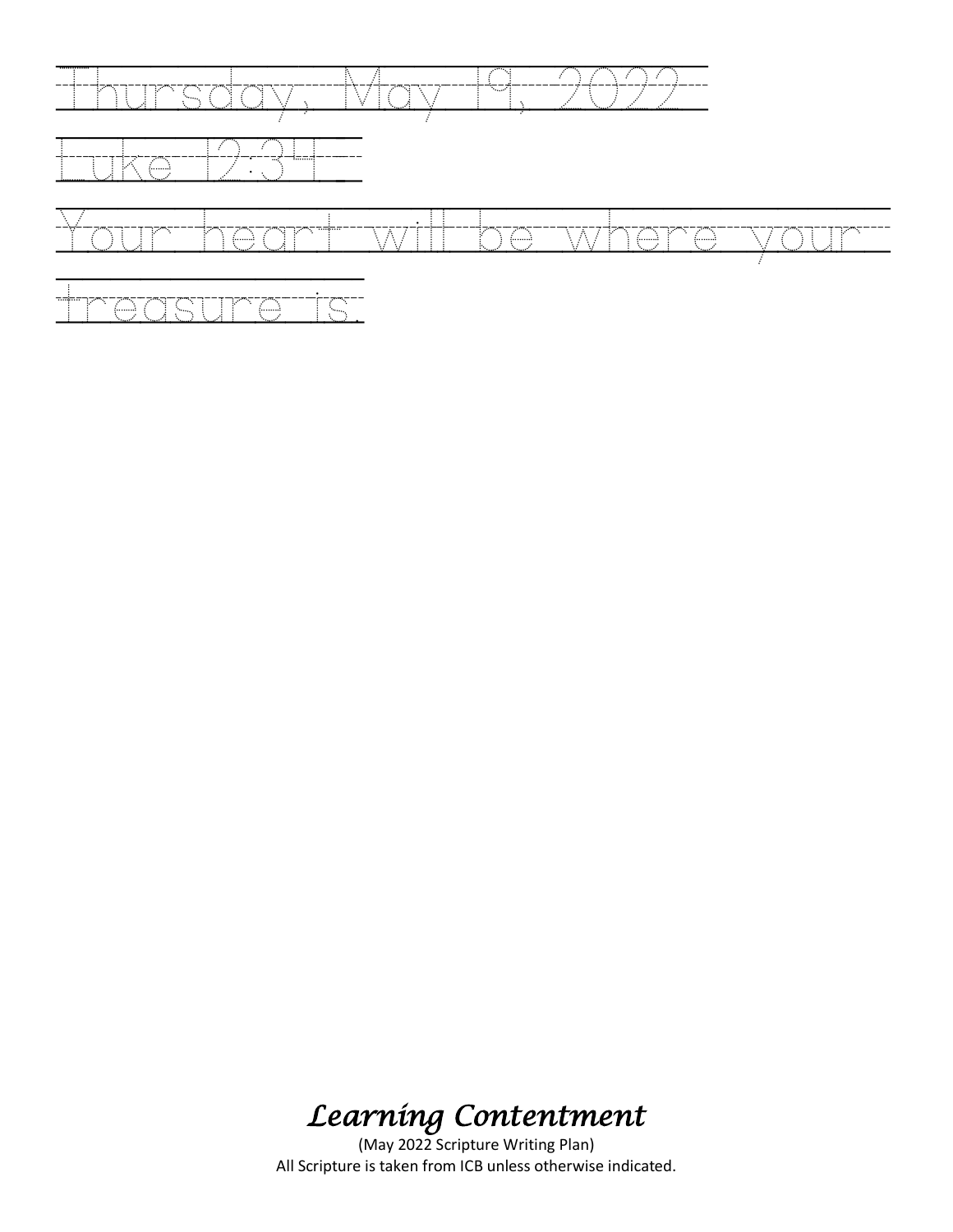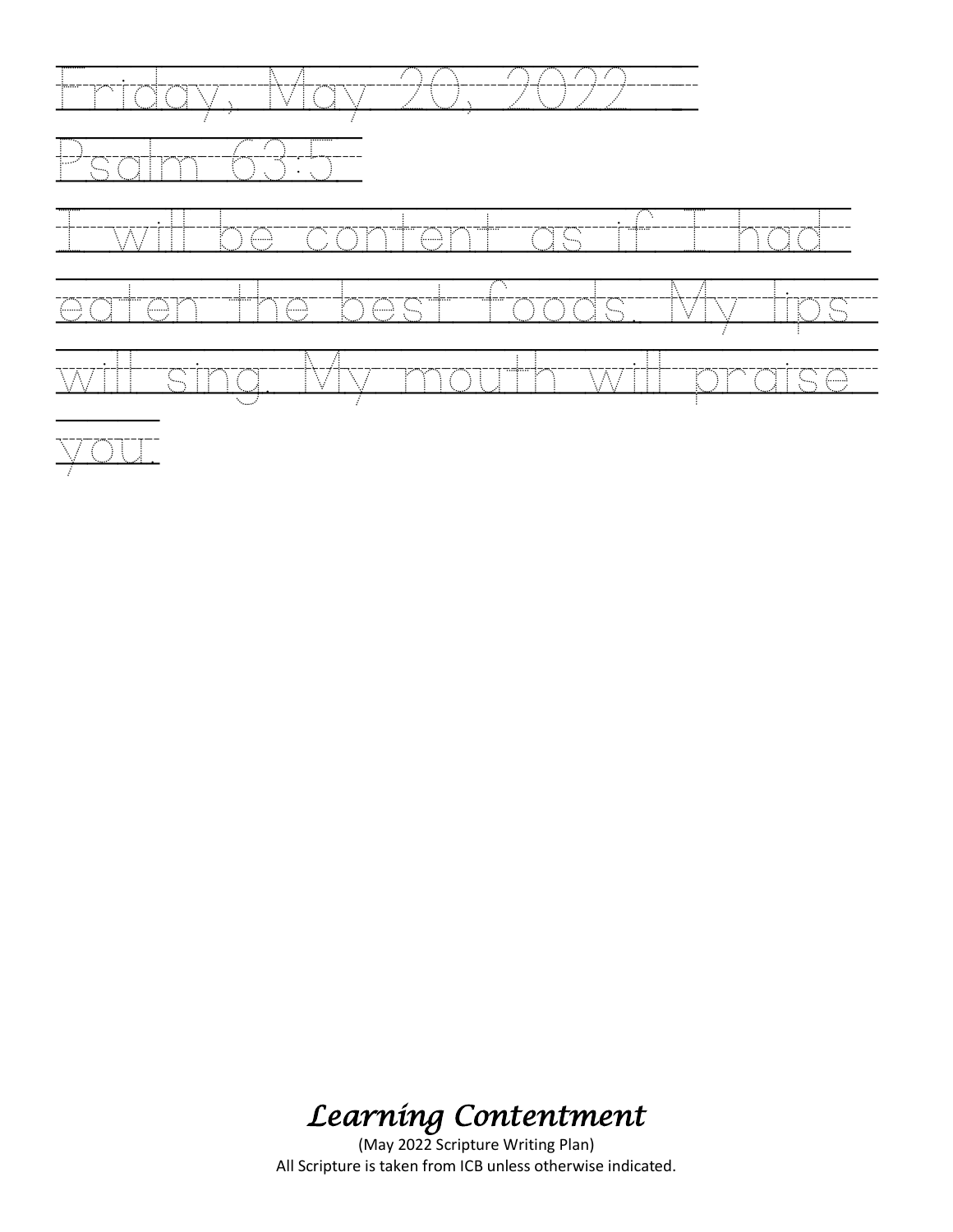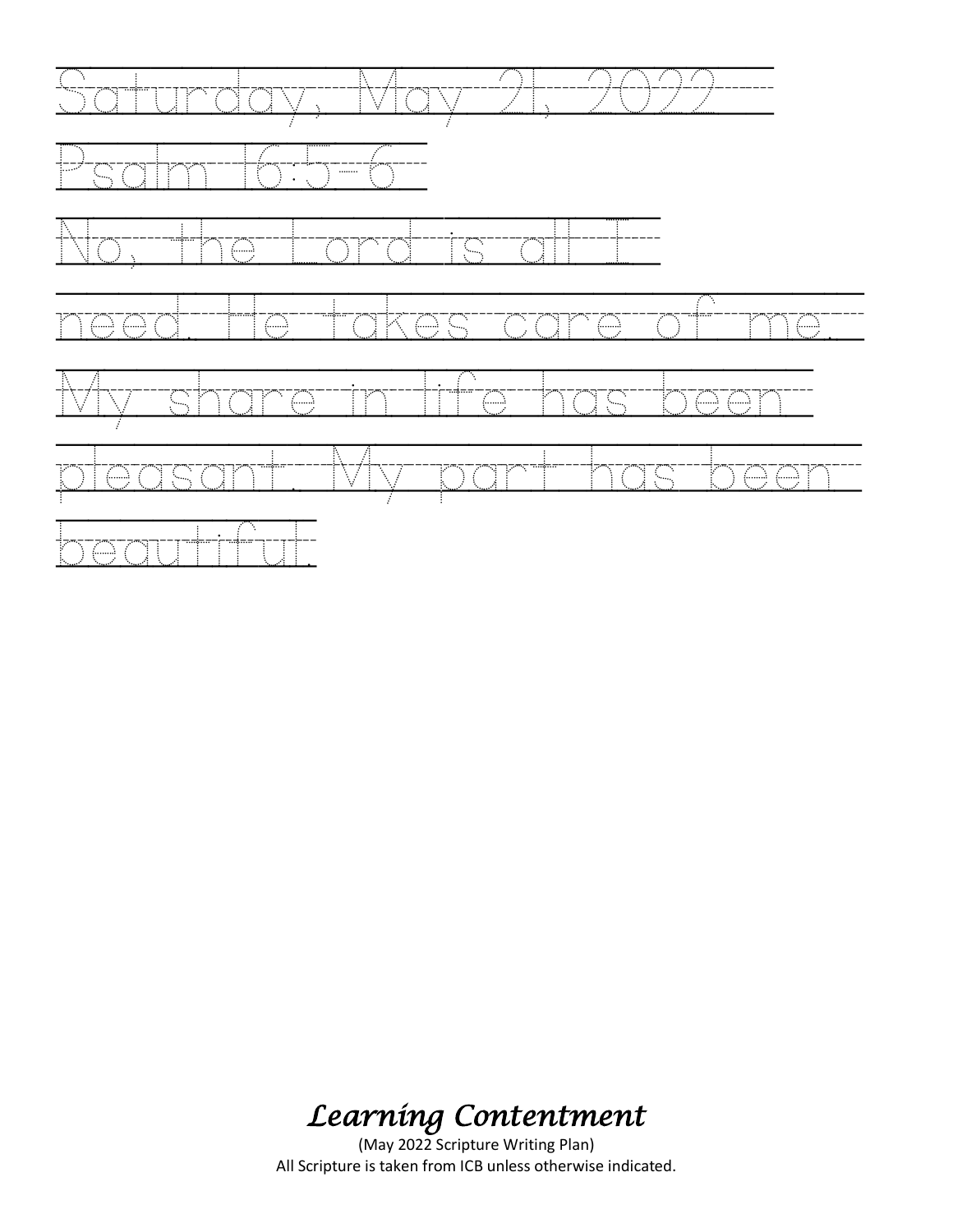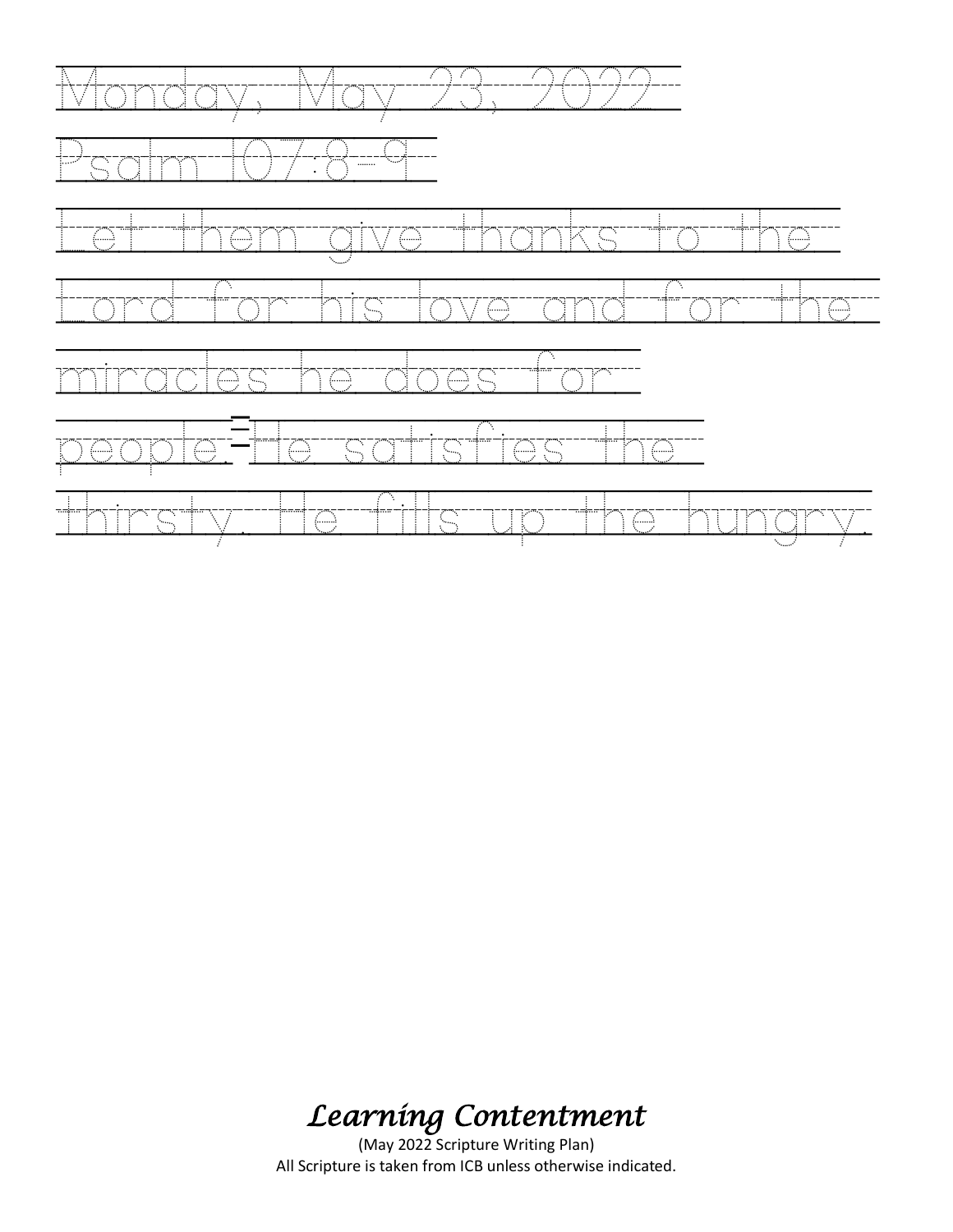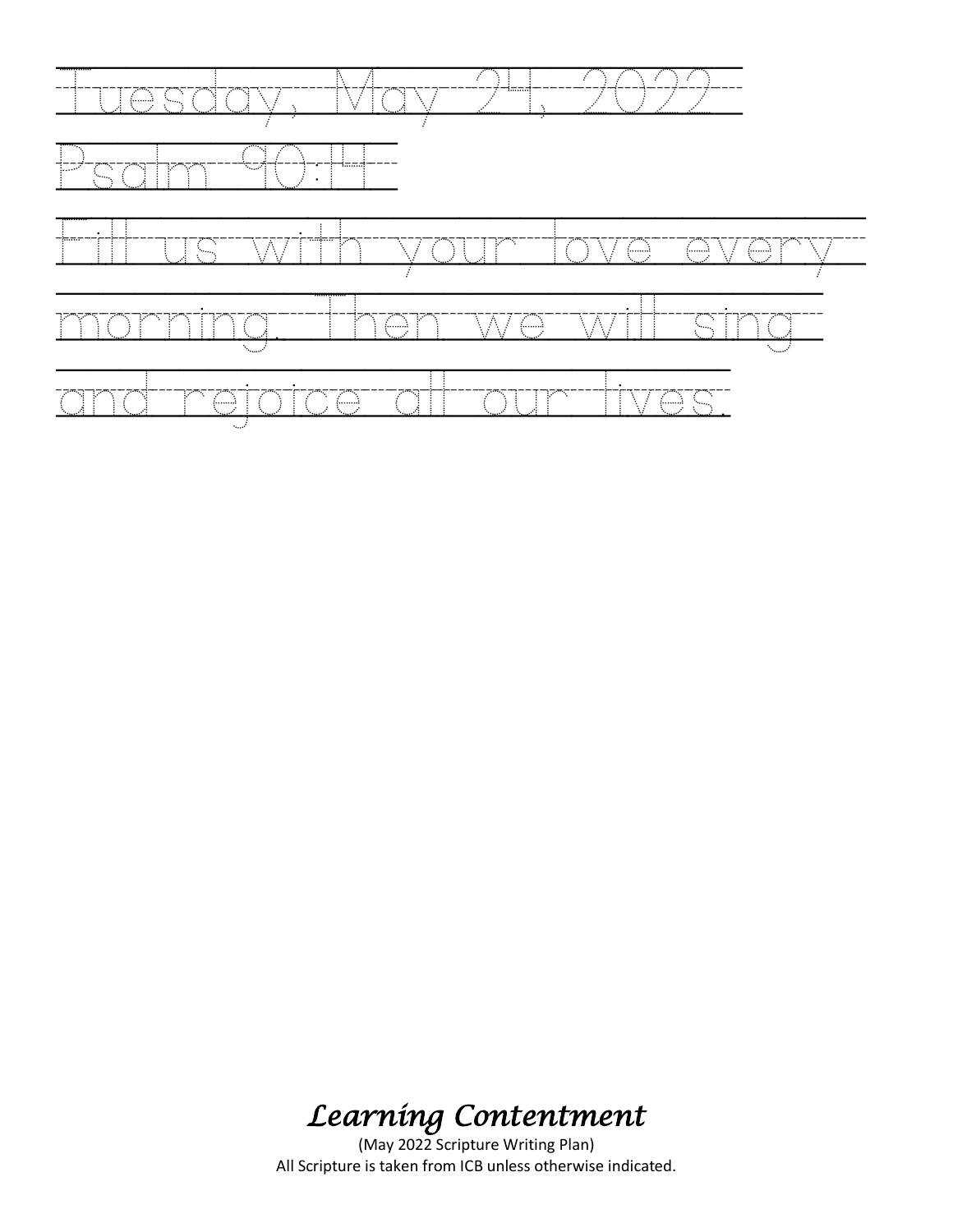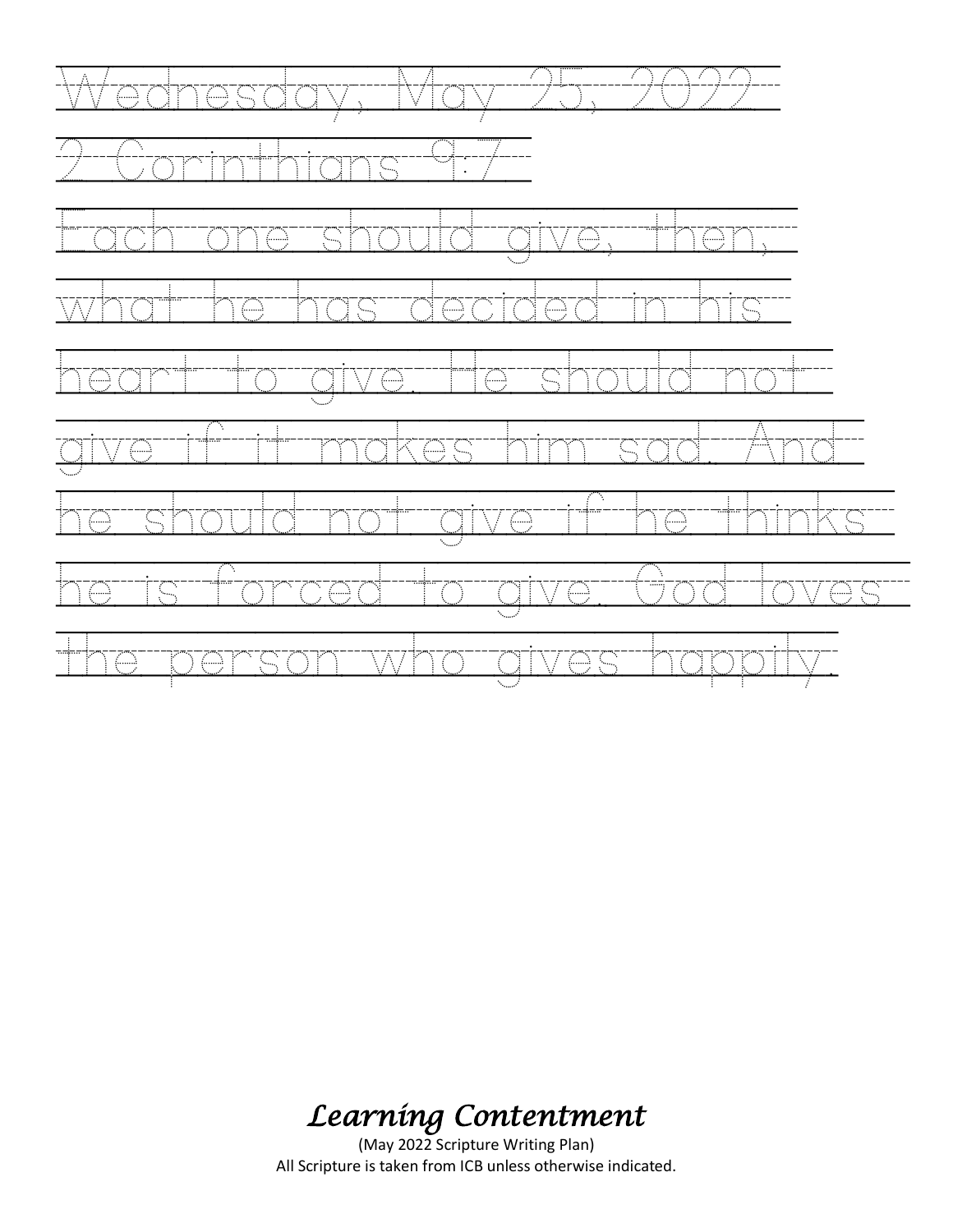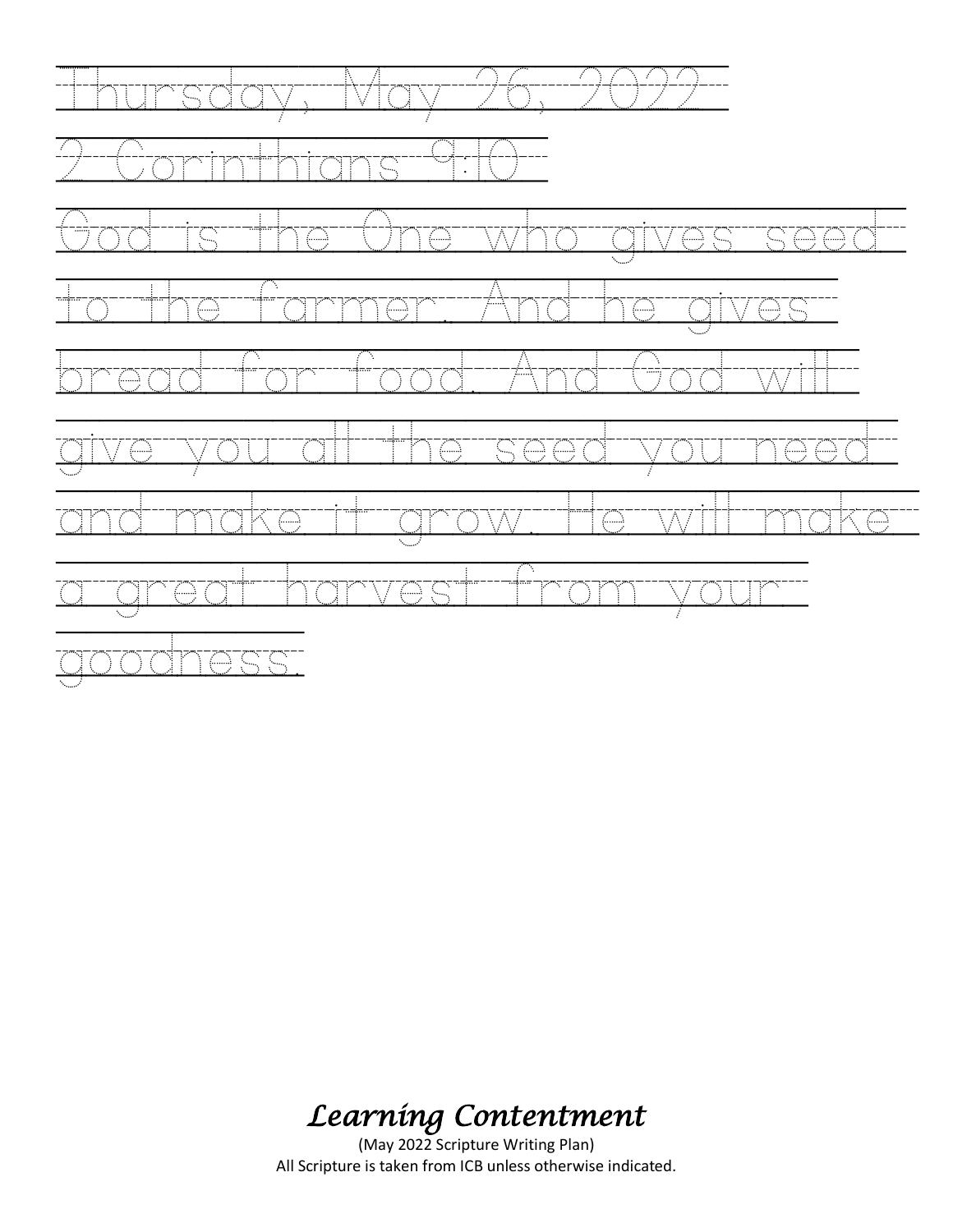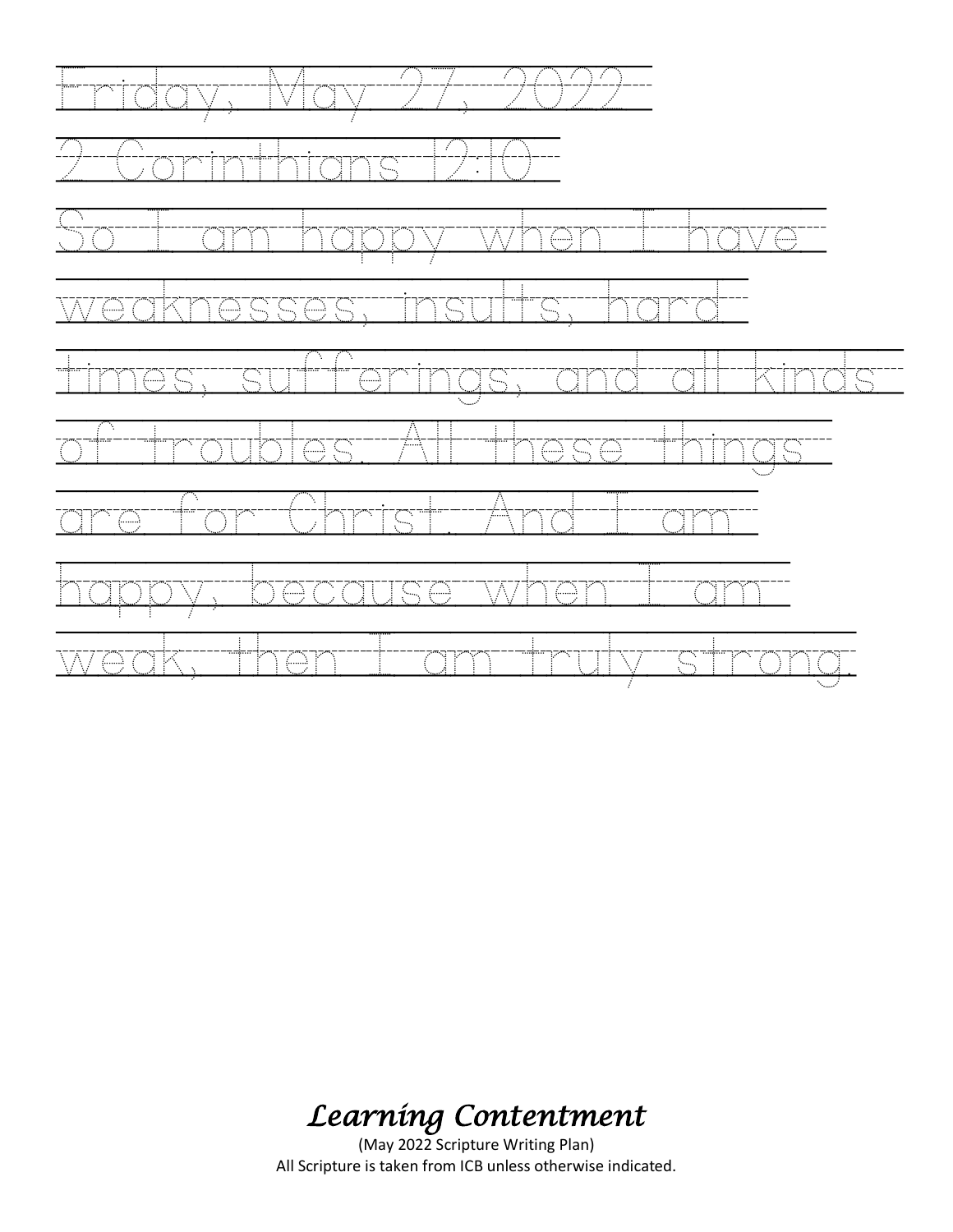

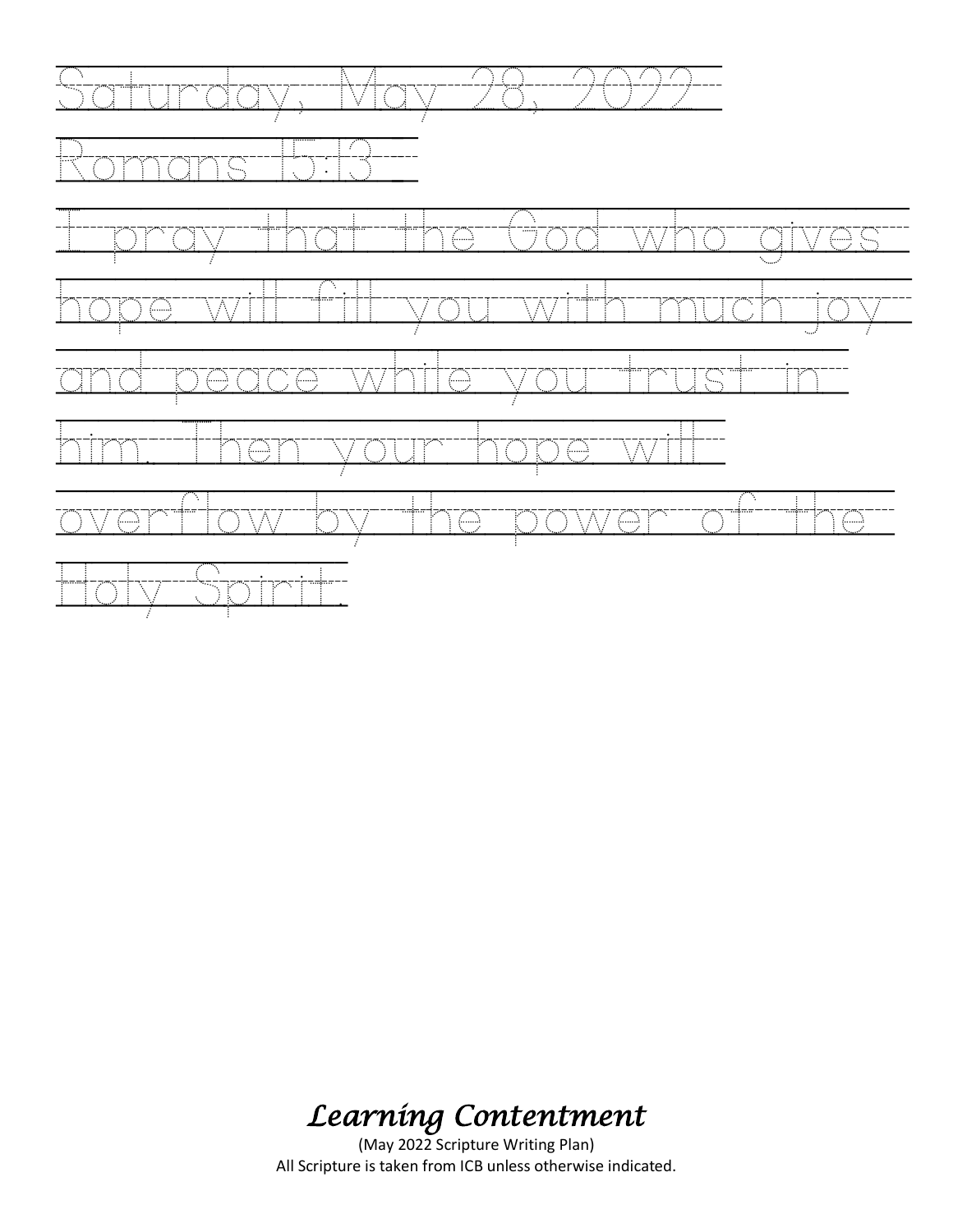